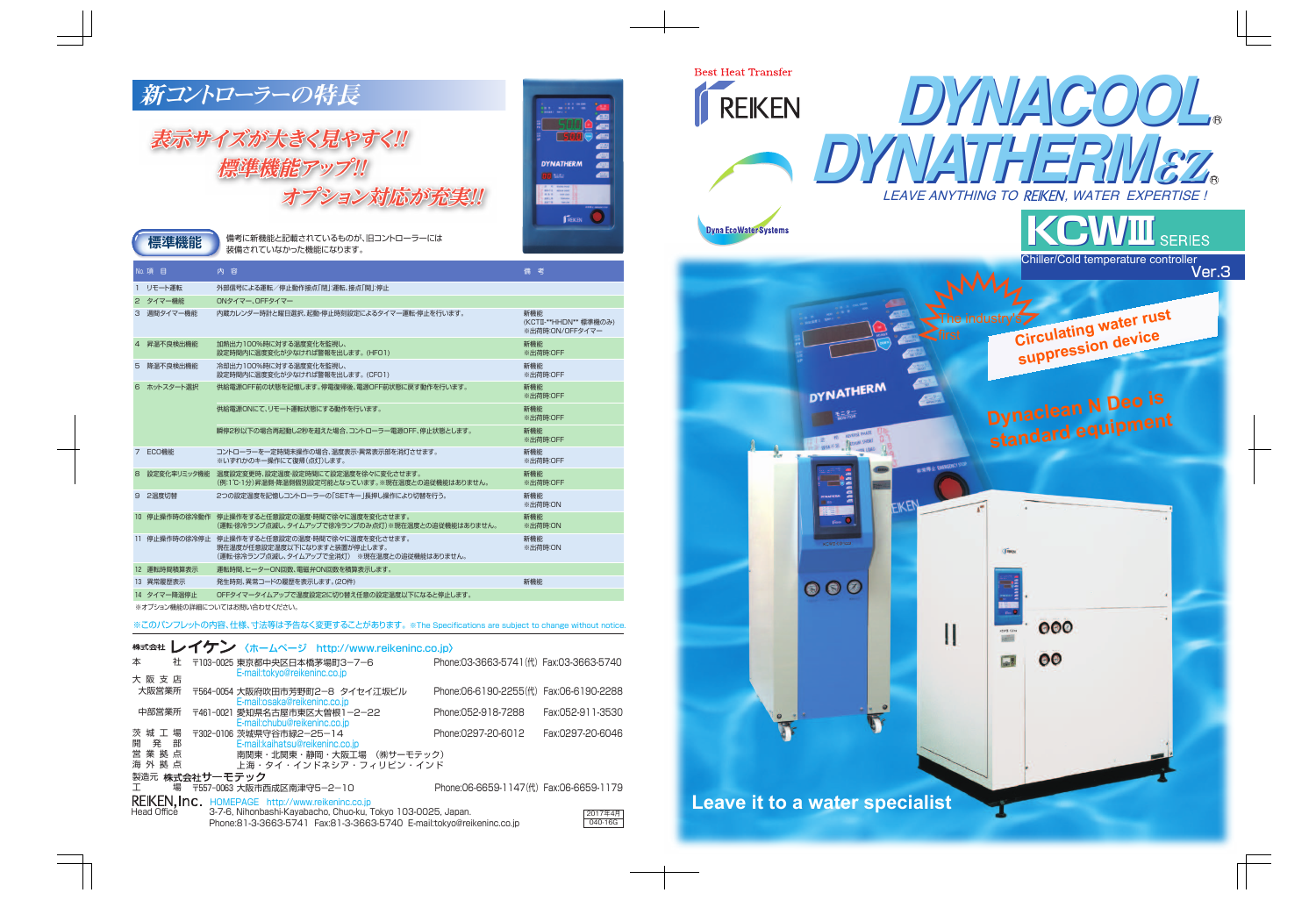### **Chiller selection guide**

| Equipment selection table                                                                              |              |                         |         |                    |                     |                        |  |
|--------------------------------------------------------------------------------------------------------|--------------|-------------------------|---------|--------------------|---------------------|------------------------|--|
| <b>Injection molding machines</b>                                                                      |              |                         |         | <b>Dynacool</b>    |                     | Dynatherm $\epsilon$ z |  |
| Molding capacity<br>KCWIII.HEZZ2<br>clamping<br>KCWIII-Yza2P<br>KCWIII.HEZ8<br>KCWIII-tza<br>KCAILHEZS |              |                         |         |                    |                     |                        |  |
| (t)<br>(kN)<br>(200)<br>2000                                                                           | (kg/h)<br>20 | 03fza                   |         | 01Hεza<br>O3Hεza   | O3H <sub>εza2</sub> | 01Hεza<br>O3Hεza       |  |
| (400)<br>4000<br>(600)<br>6000                                                                         | 40<br>60     | 05fza                   |         | 05Hεza             | O5Hεza2             | 05Hεza                 |  |
| (800)<br>8000                                                                                          | 80           | 10fza                   | 10fza2P | 10H <sub>εza</sub> | 10Hεza2             |                        |  |
| 10000 (1000)                                                                                           | 100          |                         |         |                    |                     |                        |  |
| 20000 (2000)                                                                                           | 200          | 15fza                   | 15fza2P | 15H <sub>εza</sub> | 15Hεza2             |                        |  |
|                                                                                                        |              | 20fza                   | 20fza2P | 20Hεza             | 20Hεza2             |                        |  |
| 30000 (3000)                                                                                           | 300          | 25fza                   |         | 25Hεza             | 25Hεza2             |                        |  |
|                                                                                                        |              | 30fza                   |         | 30H <sub>εza</sub> | 30Hεza2             |                        |  |
| 40000 (4000)<br>50000 (5000)                                                                           | 400<br>500   | 40fza<br>50fza<br>60fza |         |                    |                     |                        |  |
|                                                                                                        |              |                         |         |                    |                     |                        |  |

| Medium temperature   |                                       | 5 <sup>7</sup> | 10 |           | 20 | 30 | 40        | 95 |
|----------------------|---------------------------------------|----------------|----|-----------|----|----|-----------|----|
| Medium               | $KCWI\,(ZP)$                          |                |    | $03 - 60$ |    |    |           |    |
| temperature          | $KCWI\!\!\!\perp$ -H $\epsilon$ za(2) |                |    |           |    |    | $01 - 30$ |    |
| and<br>Chiller model | KCAII-Hεza                            |                |    | $01 - 05$ |    |    |           |    |

п

Chiller selection

(1) Chiller capacity is selected in accordance with molding capacity.

(2) Chiller model is selected by medium temperature for the mold.

**Cooling water reference table** 

| Chiller(HP) | Required cooling<br>water volume<br>$(\ell$ /min) (50/60Hz) | Cooling<br>capacity(t)<br>(50/60Hz) | Cooling tower<br>Cooling capacity(t)<br>(50/60Hz) |
|-------------|-------------------------------------------------------------|-------------------------------------|---------------------------------------------------|
|             | 18/21                                                       | 2/2                                 | 2/2                                               |
| 3           | 50/57                                                       | 4/5                                 | 5/5                                               |
| 5           | 76/88                                                       | 6/7                                 | 8/8                                               |
| 10          | 139/157                                                     | 11/12                               | 15/15                                             |
| 15          | 215/245                                                     | 17/19                               | 20/20                                             |
| 20          | 278/314                                                     | 22/25                               | 30/30                                             |
| 25          | 354/402                                                     | 28/31                               | 30/40                                             |
| 30          | 417/471                                                     | 32/37                               | 40/40                                             |
| 40          | 556/628                                                     | 43/49                               | 50/50                                             |
| 50          | 695/785                                                     | 54/61                               | 60/80                                             |
| 60          | 834/942                                                     | 65/73                               | 80/80                                             |

Pressure conversion table

| <b>MPa</b>           | kgf/cm <sup>2</sup> | PSI   |
|----------------------|---------------------|-------|
|                      | 10.197              | 145   |
| $9.8 \times 10^{-2}$ |                     | 14.22 |
| $6.9 \times 10^{-3}$ | 0.070               |       |

#### **Heat volume conversion table**

| kW                     | kcal/h      | BTU/h | kJ/h            |
|------------------------|-------------|-------|-----------------|
|                        | 3413<br>860 |       | $3.6\times10^3$ |
| $1.163 \times 10^{-3}$ |             | 3.968 | 4.186           |
| $2.93\times10^{-4}$    | 0.252       |       | 1.055           |
| $2.778\times10^{-4}$   | 0.239       |       |                 |

**Volume conversion table** 

| m <sup>3</sup> |       | ガロン   |
|----------------|-------|-------|
|                | 1000  | 264   |
| 0.001          |       | 0.264 |
| 0.003785       | 3.785 |       |

● Required cooling water volume at maximum loading. (at 30℃ cooling

● ● water inlet temperature, at 35℃ cooling water outlet temperature)

In case several units of Chiller are used, Cooling tower capacity has to

● be sized by adding each chiller's capacity in total.

As to exact model selection, please refer to us at any time as actual molding conditions are subject to change depending on individual molding conditions such as kinds of materials, hot-runner volume etc.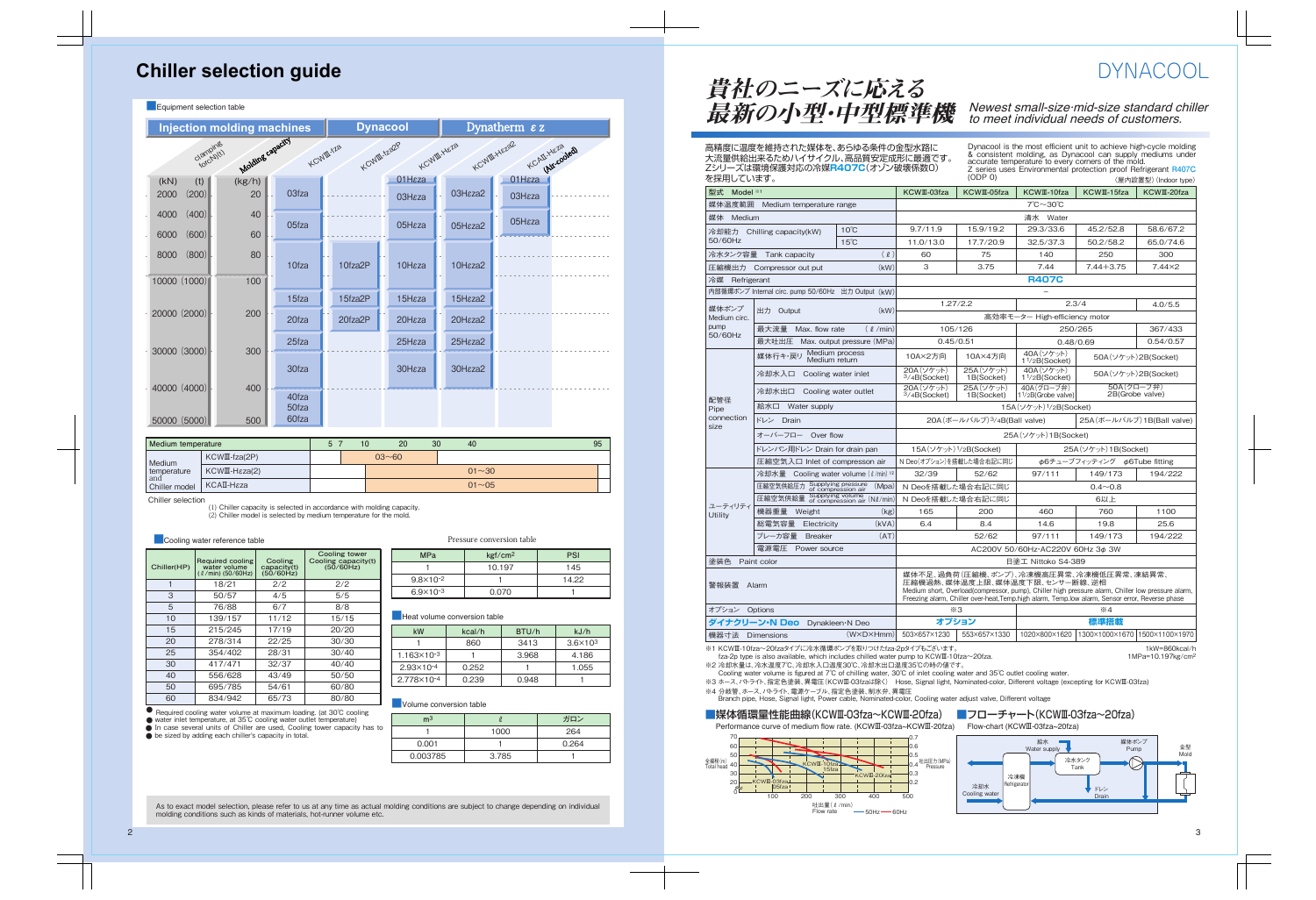### Newest small-size·mid-size standard chiller to meet individual needs of customers.

Dynacool is the most efficient unit to achieve high-cycle molding & consistent molding, as Dynacool can supply mediums under accurate temperature to every corners of the mold. Z series uses Environmental protection proof Refrigerant **R407C**

 $(ODP O)$   $**1**$  $**1**$  $**1**$  $**1**$  $**1**$  $**1**$  $**1**$  $**1**$  $**1**$  $**1**$  $**1**$  $**1**$  $**1**$  $**1**$  $**1**$  $**1**$  $**1**$  $**1**$  $**1**$  $**1**$  $**1**$  $**1**$  $**1**$  $**1**$  $**1**$ **Model ※1** Medium temperature range Chilling capacity(kW) 50/60Hz Medium Tank capacity Compressor out put **Output** Max. flow rate Max. output pressure Cooling water inlet Cooling water outlet Water supply Drain Over flow Drain for drain pan **Refrigerant** Paint color **Dimensions** Alarm **Options** Internal circ. pump 50/60Hz Output Medium circ. pump<sub>p</sub> 50/60Hz **Utility** Pipe connection size  $(\ell)$ (kW) (kW)  $(k)$  $(0/min)$  $(W \times D \times Hmm)$  503×657×1230 (MPa) Weight **Electricity** Power source (kg)  $(Nl/min)$ (Mpa) (kVA) Wate 15A (Socket) 1/2B(Socket) 15A (Socket) <sup>1</sup>/2B(Socket) | 25A (Socket) 1B(Socket) Inlet of compresson air Same as on the right when N Deo (option) is installed φ6 Tube fitting  $0.4 \sim 0.8$ 6以上 AC200V 50/60Hz・AC220V 60Hz 3φ 3W Nittoko S4-389 ※3 ※4 Dynakleen・N Deo OPTION Equipped as standard **KCWⅢ-10fza** 10℃ 15℃ **KCWⅢ-15fza** 7℃~30℃  $2.3/4$ High-efficiency motor – **KCWⅢ-20fza R407C KCWⅢ-03fza KCWⅢ-05fza** 29.3/33.6 45.2/52.8 58.6/67.2 32.5/37.3 50.2/58.2 65.0/74.6 9.7/11.9 15.9/19.2 11.0/13.0 17.7/20.9 140 250 300 97/111 149/173 194/222 460 760 1100 32/39 52/62 30 60 75 100 165 200 6.4 8.4 14.6 19.8 25.6 Breaker (AT) 503×657×1230 553×657×1330 1020×800×1620 1300×1000×1670 1500×1100×1970 7.44 7.44+3.75 7.44×2 4.0/5.5 250/265 367/433 0.48/0.69 0.54/0.57 1.27/2.2 105/126 0.45/0.51  $10A \times 2$  directions 10A $\times$ 4 direction  $254(Socket)$ 1B(Socket) 25A(Socket) 1B(Socket) 20A(Socket) 3/4B(Socket) 20A(Socket) 3/4B(Socket) 25A (Ball valve)) 1B(Socket) 20A (Ball valve)<sup>3</sup>/4B (Ball valve) 25A(Ball valve)) 1B(Ball valve) 50A(Socket)2B(Socket) 50A(Socket)2B(Socket) 50A(Grobe valve) 2B(Grobe valve) 60 75 3 3.75 Cooling water volume ( $\ell$ /min) \*2 Medium process Medium return Supplying pressure of compression air Supplying volume of compression air 40A(Socket) 11/2B(Socket) 40A(Socket) 11/2B(Socket) 40A(Grobe valve) 11/2B(Grobe valve) Medium short, Overload(compressor, pump), Chiller high pressure alarm, Chiller low pressure alarm, Freezing alarm, Chiller over-heat,Temp.high alarm, Temp.low alarm, Sensor error, Reverse phase Same as on the right when NDeo (option) is installed Same as on the right when NDeo (option) is installed

※1 fza-2p type is also available, which includes chilled water pump to KCWⅢ-10fza~20fza. ※2 Cooling water volume is figured at 7℃ of chilling water, 30℃ of inlet cooling water and 35℃ outlet cooling

1kW=860kcal/h 1MPa=10.197kg/cm2

※3 Hose, Signal light, Nominated-color, Different voltage (excepting for KCWⅢ-03fza)

water

※4 Branch pipe, Hose, Signal light, Power cable, Nominated-color, Cooling water adjust valve, Different voltage

■Performance curve of medium flow rate. (KCWII-03fza~KCWII-20fza) B Flow-chart (KCWIII-03fza~20fza)



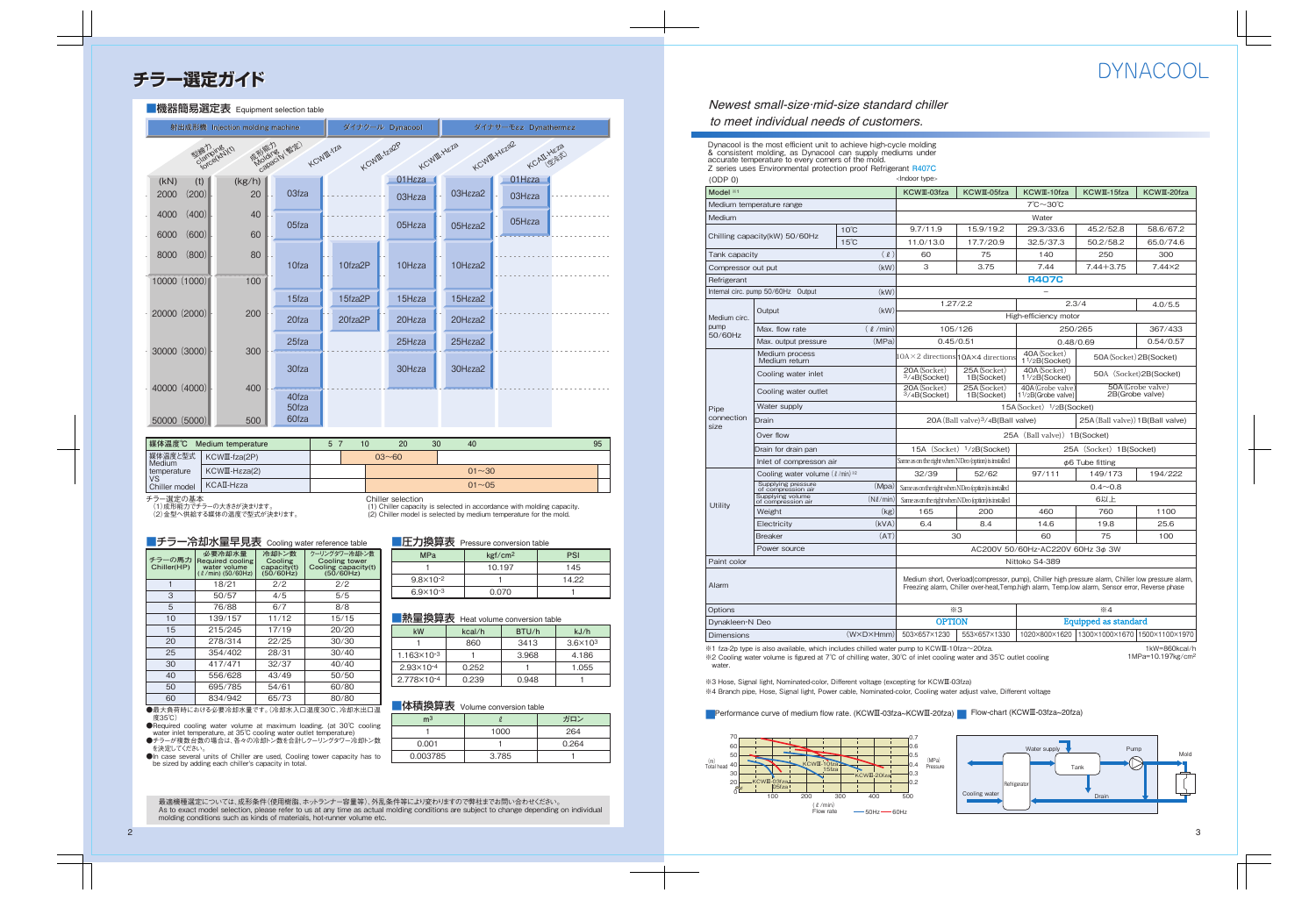

 $\mathcal{L}$ Indoor types

 $(OPP0)$ .

### a number of Injection molding machines together.

This concept is the Centralized chilling water control system to feed cooling water either to all machines in the factory or to each group of machines.

Z series uses Environmental protection proof Refrigerant **R407C**

| Model              |                                          |                           | KCWII-25fza                                                                                                                                                                                                                   | KCWII-30fza                              | KCWII-40fza                                             | KCWII-50fza               | KCWII-60fza                 |  |
|--------------------|------------------------------------------|---------------------------|-------------------------------------------------------------------------------------------------------------------------------------------------------------------------------------------------------------------------------|------------------------------------------|---------------------------------------------------------|---------------------------|-----------------------------|--|
|                    | Medium temperature range                 |                           | 7℃~30℃                                                                                                                                                                                                                        |                                          |                                                         |                           |                             |  |
| Medium             |                                          |                           |                                                                                                                                                                                                                               | Water                                    |                                                         |                           |                             |  |
|                    | Chilling capacity(kW) 50/60Hz            | $10^{\circ}$ C            | 74.5/86.4                                                                                                                                                                                                                     | 87.9/100.8                               | 117/134                                                 | 147/168                   | 176/202                     |  |
|                    |                                          | $15^{\circ}$ C            | 82.7/95.5                                                                                                                                                                                                                     | 97.5/111.9                               | 130/149                                                 | 163/187                   | 195/224                     |  |
| Tank capacity      |                                          | $(\ell)$                  |                                                                                                                                                                                                                               | 350                                      | 500                                                     |                           | 650                         |  |
| Compressor out put |                                          | (kW)                      | 7.44×2+3.75                                                                                                                                                                                                                   | $7.44\times3$                            | $7.44\times4$                                           | $7.44\times5$             | $7.44\times 6$              |  |
| Refrigerant        |                                          |                           |                                                                                                                                                                                                                               |                                          | <b>R407C</b>                                            |                           |                             |  |
|                    | Internal circ. pump 50/60Hz              | Output (kW)               |                                                                                                                                                                                                                               | 0.75/0.75                                |                                                         | 1.5/1.5                   | 1.5/2.2                     |  |
|                    | Output                                   | (kW)                      |                                                                                                                                                                                                                               | 5.5/7.5                                  |                                                         | 7.5/11                    |                             |  |
| Medium circ.       |                                          |                           |                                                                                                                                                                                                                               |                                          | High-efficiency motor                                   |                           |                             |  |
| pump<br>50/60Hz    | Max. flow rate                           | $(\ell / min)$            | 600/700                                                                                                                                                                                                                       |                                          |                                                         | 1300/1500                 |                             |  |
|                    | Max. output pressure                     | (MPa)                     |                                                                                                                                                                                                                               | 0.52/0.52                                |                                                         | 0.39/0.39                 |                             |  |
|                    | Medium process<br>Medium return          |                           |                                                                                                                                                                                                                               | 65A (Socket) 2 <sup>1</sup> /2B (Socket) |                                                         | 100A (Socket)) 4B(Socket) |                             |  |
|                    | Cooling water inlet                      |                           |                                                                                                                                                                                                                               | 65A (Socket) 2 <sup>1</sup> /2B (Socket) | 80A (Socket) 3B(Socket)                                 |                           | 100A (Socket)<br>4B(Socket) |  |
| Pipe               | Cooling water outlet                     |                           | 65A (Grobe valve)                                                                                                                                                                                                             | 2 <sup>1</sup> /2B(Grobe valve)          | 100A (Socket)<br>80A (Socket) 3B (Socket)<br>4B(Socket) |                           |                             |  |
| connection         | Water supply                             |                           | 15A (Socket) 1/2B(Socket)<br>25A (Socket) 1B (Socket)                                                                                                                                                                         |                                          |                                                         |                           |                             |  |
| size               | Over flow                                |                           | 25A (Socket) 1B(Socket)                                                                                                                                                                                                       |                                          |                                                         |                           |                             |  |
|                    | Drain for drain pan                      |                           | Also used as a tank drain {25A (Socket) } To be with Drain {1B (Socket)}                                                                                                                                                      |                                          |                                                         |                           |                             |  |
|                    | Inlet of compression air                 |                           | $\phi$ 6 Tube fitting                                                                                                                                                                                                         |                                          |                                                         |                           |                             |  |
|                    | Cooling water volume $(l / min)$ *1      |                           | 246/284                                                                                                                                                                                                                       | 291/333                                  | 388/444                                                 | 485/555                   | 582/666                     |  |
|                    | Supplying pressure<br>of compression air | (Mpa)                     | $0.4 - 0.8$                                                                                                                                                                                                                   |                                          |                                                         |                           |                             |  |
|                    | Supplying volume<br>of compression air   | $(N\ell/min)$             |                                                                                                                                                                                                                               |                                          | More than 6                                             |                           |                             |  |
| Utility            | Weight                                   | (kg)                      | 1300                                                                                                                                                                                                                          | 1300                                     | 1700                                                    | 2200                      | 2400                        |  |
|                    | Electricity                              | (kVA)                     | 34.6                                                                                                                                                                                                                          | 38.8                                     | 54.3                                                    | 63.6                      | 74                          |  |
|                    | <b>Breaker</b>                           | (AT)                      |                                                                                                                                                                                                                               | 150                                      | 225                                                     | 250                       | 300                         |  |
|                    | Power source                             |                           |                                                                                                                                                                                                                               |                                          | AC200V 50/60Hz·AC220V 60Hz 3¢ 3W                        |                           |                             |  |
| Paint color        |                                          |                           | Nittoko S4-389                                                                                                                                                                                                                |                                          |                                                         |                           |                             |  |
| Alarm              |                                          |                           | Medium short, Overload(compressor, pump), Chilled water short, Chiller high pressure<br>alarm, Chiller low pressure alarm, Freezing alarm, Chiller over-heat, Temp.high alarm,<br>Temp.low alarm, Sensor error, Reverse phase |                                          |                                                         |                           |                             |  |
| Options            |                                          |                           |                                                                                                                                                                                                                               | $*2$                                     |                                                         | $*3$                      |                             |  |
| Dynakleen N Deo    |                                          |                           | Equipped as standard                                                                                                                                                                                                          |                                          |                                                         |                           |                             |  |
| <b>Dimensions</b>  |                                          | $(W \times D \times Hmm)$ |                                                                                                                                                                                                                               | 2225×1150×1800                           | 2700×1300×1800                                          |                           | 3200×1300×1800              |  |
|                    |                                          |                           | 1. Cooling water volume is figured at $7^\circ$ C of obiling water $30^\circ$ C of inlet cooling water and $35^\circ$ C outlet cooling<br>$1$ <sub>k</sub> $M = 860$ koal/h                                                   |                                          |                                                         |                           |                             |  |

※ 1 Cooling water volume is figured at 7℃ of chiling water, 30℃ of inlet cooling water and 35℃ outlet cooling water.

1kW=860kcal/h 1MPa=10.197kg/cm2

※2 Branch pipe, Hose, Signal light, Nominated-color, Cooling water adjust valve, Different voltage ※3 Branch pipe, Hose, Signal light, Nominated-color, Different voltage

■Performance curve of medium flow rate.(KCWⅢ-25fza~60fza) ■Flow-chart (KCWⅢ-25fza~60fza)



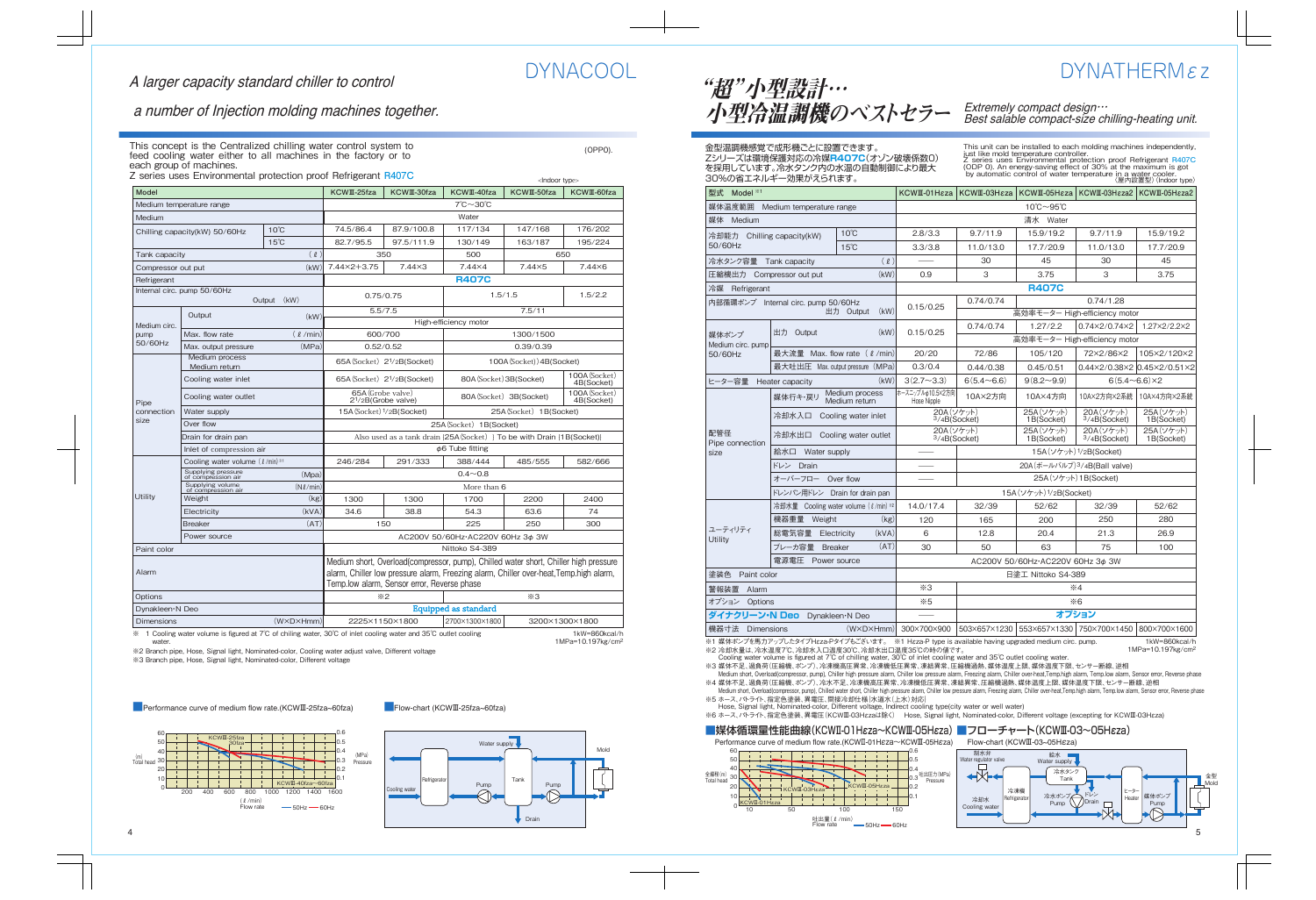### $DYNATHFRMez$

### Extremely compact design Best salable compact-size chilling-heating unit.<sup>…</sup>

This unit can be installed to each molding machines independently, just like mold temperature controller. Z series uses Environmental protection proof Refrigerant **R407C** (ODP 0). An energy-saving effect of 30% at the maximum is got by automatic control of water temperature in a water cooler.

|                               |                                 |                  |                                    |                                       |                                  | <lndoor type=""></lndoor>              |                             |  |
|-------------------------------|---------------------------------|------------------|------------------------------------|---------------------------------------|----------------------------------|----------------------------------------|-----------------------------|--|
| Model *1                      |                                 |                  | KCWII-01H <sub>EZ</sub> a          | KCWII-03H <sub>EZa</sub>              | KCWII-05H <sub>εza</sub>         | KCWII-03H <sub>EZa2</sub>              | KCWII-05H <sub>EZa2</sub>   |  |
| Medium temperature range      |                                 |                  |                                    | $10^{\circ}$ C $\sim$ 95 $^{\circ}$ C |                                  |                                        |                             |  |
| Medium                        |                                 |                  |                                    |                                       | Water                            |                                        |                             |  |
| Chilling capacity(kW) 50/60Hz |                                 | $10^{\circ}$ C   | 2.8/3.3                            | 9.7/11.9                              | 15.9/19.2                        | 9.7/11.9                               | 15.9/19.2                   |  |
|                               |                                 | $15^{\circ}$ C   | 3.3/3.8                            | 11.0/13.0                             | 17.7/20.9                        | 11.0/13.0                              | 17.7/20.9                   |  |
| Tank capacity                 |                                 | (2)              |                                    | 30                                    | 45                               | 30                                     | 45                          |  |
| Compressor out put            |                                 | (kW)             | 0.9                                | 3                                     | 3.75                             | 3                                      | 3.75                        |  |
| Refrigerant                   |                                 |                  |                                    |                                       | <b>R407C</b>                     |                                        |                             |  |
| Internal circ. pump 50/60Hz   |                                 |                  | 0.15/0.25                          | 0.74/0.74                             |                                  | 0.74/1.28                              |                             |  |
|                               |                                 | (kW)<br>Output   |                                    |                                       | High-efficiency motor            |                                        |                             |  |
|                               | Output                          | (kW)             | 0.15/0.25                          | 0.74/0.74                             | 1.27/2.2                         | 0.74×2/0.74×2                          | 1.27×2/2.2×2                |  |
| Medium circ. pump<br>50/60Hz  |                                 |                  |                                    |                                       | High-efficiency motor            |                                        |                             |  |
|                               | Max. flow rate                  | $(\ell / min)$   | 20/20                              | 72/86                                 | 105/120                          | 72×2/86×2                              | 105×2/120×2                 |  |
|                               | Max. output pressure            | (MPa)            | 0.3/0.4                            | 0.44/0.38                             | 0.45/0.51                        |                                        | 0.44×2/0.38×2 0.45×2/0.51×2 |  |
| Heater capacity               |                                 | (kW)             | $3(2.7\sim3.3)$                    | $6(5.4\sim6.6)$                       | $9(8.2\sim9.9)$                  | $6(5.4 \sim 6.6) \times 2$             |                             |  |
|                               | Medium process<br>Medium return |                  | OD10.5×2 directions<br>Hose Nipple | 10A×2 directions 10A×4 directions     |                                  | 10A×2 directions×2 lines               | 10A×4 directions×2 lines    |  |
|                               | Cooling water inlet             |                  | 20A                                | 3/4B(Sockets)                         | 25A<br>1B(Socket)                | <b>20A</b><br>3/4B(Socket)             | <b>25A</b><br>1B(Socket)    |  |
| Pipe connection               | Cooling water outlet            |                  | 20A<br>3/4B(Socket)                |                                       | 25A<br>1B(Socket)                | 20A<br>3/4B(Socket)                    | 25A<br>1B(Socket)           |  |
| size                          | Water supply                    |                  |                                    | 15A(1/2B(Socket)                      |                                  |                                        |                             |  |
|                               | Drain                           |                  |                                    | 20A(3/4B(Ball value))                 |                                  |                                        |                             |  |
|                               | Over flow                       |                  |                                    | 25A (1B(Socket)                       |                                  |                                        |                             |  |
|                               | Drain for drain pan             |                  | $15A$ ( $1/2B$ (Socket)            |                                       |                                  |                                        |                             |  |
|                               | Cooling water volume            | $(\ell$ /min) *2 | 14.0/17.4                          | 32/39                                 | 52/62                            | 32/39                                  | 52/62                       |  |
|                               | Weight                          | (kg)             | 120                                | 165                                   | 200                              | 250                                    | 280                         |  |
| Utility                       | Electricity                     | (kVA)            | 6                                  | 12.8                                  | 20.4                             | 21.3                                   | 26.9                        |  |
|                               | <b>Breaker</b>                  | (AT)             | 30                                 | 50                                    | 63                               | 75                                     | 100                         |  |
|                               | Power source                    |                  |                                    |                                       | AC200V 50/60Hz·AC220V 60Hz 3¢ 3W |                                        |                             |  |
| Paint color                   |                                 |                  |                                    | Nittoko S4-389                        |                                  |                                        |                             |  |
| Alarm                         |                                 |                  | $*3$                               | $*4$                                  |                                  |                                        |                             |  |
| Options                       |                                 |                  | $*5$                               | $*6$                                  |                                  |                                        |                             |  |
| Dynakleen <sup>-</sup> N Deo  |                                 |                  |                                    |                                       | <b>OPTION</b>                    |                                        |                             |  |
| <b>Dimensions</b>             |                                 | (W×D×Hmm)        | 300×700×900                        | 503×657×1230                          |                                  | 553×657×1330 750×700×1450 800×700×1600 |                             |  |

※1 Hεza-P type is available having upgraded medium circ. pump.

※2 Cooling water volume is figured at 7℃ of chilling water, 30℃ of inlet cooling water and 35℃ outlet cooling water.

1kW=860kcal/h 1MPa=10.197kg/cm2

%3 Medium short, Overload(compressor, pump), Chiller high pressure alarm, Chiller low pressure alarm, Freezing alarm, Chiller over-heat,Temp.high alarm, Temp.low alarm, Sensor error, Reverse phase ※4 Medium short, Overload(compressor, pump), Chilled water short, Chiller high pressure alarm, Chiller low pressure alarm, Freezing alarm, Chiller over-heat,Temp.high alarm, Temp.low alarm, Sensor error, Reverse phase ※5 Hose, Signal light, Nominated-color, Different voltage, Indirect cooling type(city water or well water)

※6 Hose, Signal light, Nominated-color, Different voltage (excepting for KCWⅢ-03Hεza)



■Performance curve of medium flow rate.(KCWⅡ-01Hεza~KCWⅢ-05Hεza) ■Flow-chart (KCWⅢ-03~05Hεza)

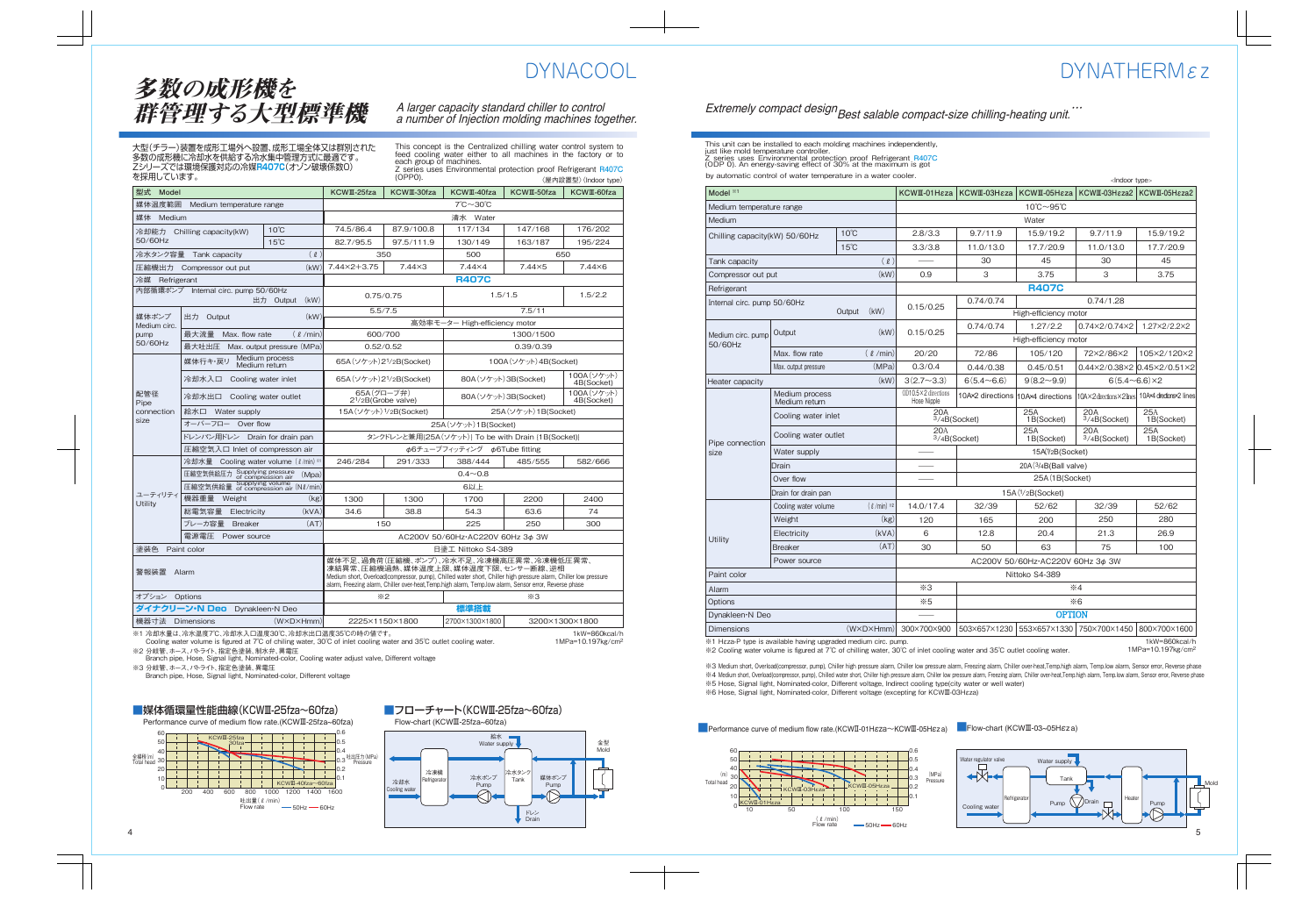#### This unit can control wide range of temperature Mid size chilling-heating unit

Single unit can control wide range of temperature control from<br>scope of chiller to that of temperature controller!<br>Z series uses Environmental protection proof Refrigerant R407C<br>(ODP 0). An energy-saving effect of 30% at t

|                      |                                 |                                                   |                                                                                                                                                                                                                            |                       |                                                       | <lndoor type=""></lndoor>            |                                        |
|----------------------|---------------------------------|---------------------------------------------------|----------------------------------------------------------------------------------------------------------------------------------------------------------------------------------------------------------------------------|-----------------------|-------------------------------------------------------|--------------------------------------|----------------------------------------|
| Model **1            |                                 |                                                   | KCWII-10Hεza                                                                                                                                                                                                               | KCWII-15Hεza          | KCWII-20Hεza                                          | KCWII-25Hεza                         | KCWII-30Hεza                           |
|                      | Medium temperature range        |                                                   |                                                                                                                                                                                                                            |                       | $10^{\circ}$ C $\sim$ 95 $^{\circ}$ C                 |                                      |                                        |
| Medium               |                                 |                                                   |                                                                                                                                                                                                                            |                       | Water                                                 |                                      |                                        |
|                      | Chilling capacity(kW) 50/60Hz   | $10^{\circ}$ C                                    | 29.3/33.6                                                                                                                                                                                                                  | 45.2/52.8             | 58.6/67.2                                             | 74.5/86.4                            | 87.9/100.8                             |
|                      |                                 | $15^{\circ}$ C                                    | 32.5/37.3                                                                                                                                                                                                                  | 50.2/58.2             | 65.0/74.6                                             | 82.7/95.5                            | 97.5/111.9                             |
| Tank capacity        |                                 | $(\ell)$                                          | 200                                                                                                                                                                                                                        | 250                   | 300                                                   | 350                                  |                                        |
| Compressor out put   |                                 | (kW)                                              | 7.44                                                                                                                                                                                                                       | $7.44 + 3.75$         | $7.44\times2$                                         | 7.44×2+3.75                          | $7.44\times3$                          |
| Refrigerant          |                                 |                                                   |                                                                                                                                                                                                                            |                       | <b>R407C</b>                                          |                                      |                                        |
|                      | Internal circ. pump 50/60Hz     | Output<br>(kW)                                    | 0.74/1.28<br>High-efficiency motor                                                                                                                                                                                         |                       | 1.5/1.5                                               | 2.2/2.2                              |                                        |
|                      | Output                          | (kW)                                              | 2.3/4.0 High-efficiency motor                                                                                                                                                                                              |                       |                                                       | 4.0/5.5 High-efficiency motor        |                                        |
| Medium circ.<br>pump | Max. flow rate                  | $(\ell / min)$                                    | 250/265                                                                                                                                                                                                                    |                       |                                                       | 367/433                              |                                        |
| 50/60Hz              | Max. output pressure            | (MPa)                                             | 0.48/0.69                                                                                                                                                                                                                  |                       |                                                       | 0.54/0.57                            |                                        |
| Heater capacity      |                                 | (kW)                                              | $12(10.9 - 13.2)$                                                                                                                                                                                                          |                       | $12(10.9 \sim 13.2) \times 2$                         | $40(36.3 \sim 43.9)$                 |                                        |
|                      | Medium process<br>Medium return |                                                   | 40A (11/2B (Socket)                                                                                                                                                                                                        |                       |                                                       | 50A (2B(Socket)                      |                                        |
|                      | Cooling water inlet             |                                                   | 40A<br>1 <sup>1</sup> /2B(Sockets)                                                                                                                                                                                         | 50A (2B(Socket)       |                                                       | 65A (2 <sup>1</sup> /2B(Socket)      |                                        |
|                      | Cooling water outlet            |                                                   | 40A<br>1 <sup>1</sup> /2B(Grobe valve)                                                                                                                                                                                     | 50A (2B (Grobe valve) |                                                       | 65A(2 <sup>1</sup> /2B(Grobe value)) |                                        |
| Pipe                 | Water supply                    |                                                   | 15A(1/2B(Socket))                                                                                                                                                                                                          |                       |                                                       |                                      |                                        |
| connection<br>size   | Drain                           |                                                   | <b>20A</b><br>3/4B(Ball valve)                                                                                                                                                                                             | 25A (1B(Ball valve)   |                                                       | 25A (1B(Socket)                      |                                        |
|                      | Over flow                       |                                                   | 25A (1B(Socket)                                                                                                                                                                                                            |                       |                                                       |                                      | 25ATo be with Drain<br>${1B(Sockets)}$ |
|                      | Drain for drain pan             |                                                   | 25A (1B(Socket)                                                                                                                                                                                                            |                       |                                                       |                                      |                                        |
|                      | Inlet of compresson air         |                                                   | $\phi$ 6Tube fitting                                                                                                                                                                                                       |                       |                                                       |                                      |                                        |
|                      | Cooling water volume            | $(\ell / min)$ *2                                 | 97/111                                                                                                                                                                                                                     | 149/173               | 194/222                                               | 246/284                              | 291/333                                |
|                      |                                 | Supplying pressure<br>of compression air<br>(Mpa) | $0.4 - 0.8$                                                                                                                                                                                                                |                       |                                                       |                                      |                                        |
|                      |                                 | Supplying volume<br>of compression air (Nl/min)   | More than 6                                                                                                                                                                                                                |                       |                                                       |                                      |                                        |
| Utility              | Weight                          | (kg)                                              | 510                                                                                                                                                                                                                        | 810                   | 1200                                                  | 1300                                 |                                        |
|                      | Electricity                     | (kVA)                                             | 29.9                                                                                                                                                                                                                       | 35.3                  | 54.3                                                  | 77.8                                 | 82.0                                   |
|                      | <b>Breaker</b>                  | (AT)                                              | 100                                                                                                                                                                                                                        | 125                   | 200                                                   | 250                                  | 300                                    |
|                      | Power source                    |                                                   | AC200V 50/60Hz·AC220V 60Hz 3 Phase 3W                                                                                                                                                                                      |                       |                                                       |                                      |                                        |
| Paint color          |                                 |                                                   | Nittoko S4-389                                                                                                                                                                                                             |                       |                                                       |                                      |                                        |
| Alarm                |                                 |                                                   | Medium short, Overload(compressor, pump), Chilled water short, Chiller high pressure alarm, Chiller low pressure alarm,<br>Freezing alarm, Chiller over-heat, Temp.high alarm, Temp.low alarm, Sensor error, Reverse phase |                       |                                                       |                                      |                                        |
| Options              |                                 |                                                   | Branch pipe, Hose, Signal light, Nominated-color, Cooling water adjust valve, Different Voltage                                                                                                                            |                       |                                                       |                                      |                                        |
| Dynakleen N Deo      |                                 |                                                   |                                                                                                                                                                                                                            |                       | <b>Standard feature</b>                               |                                      |                                        |
| <b>Dimensions</b>    |                                 |                                                   |                                                                                                                                                                                                                            |                       | (WXDXHmm) 1020X950X1770 1300X1070X1800 1500X1100X1970 | 2225×1150×1800                       |                                        |

※1 Heater less type (KCWⅢ-25εza, 30εza) are available with standard specifications.

※2 Cooling water volume is figured at 7℃ of chiling water, 30℃ of inlet cooling water and 35℃ outlet cooling water.

1kW=860kcal/h 1MPa=10.197kg/cm2

**B** Performance curve of medium flow rate. (H*EZa type*) **Example 2** Flow-chart (H*EZa type*)



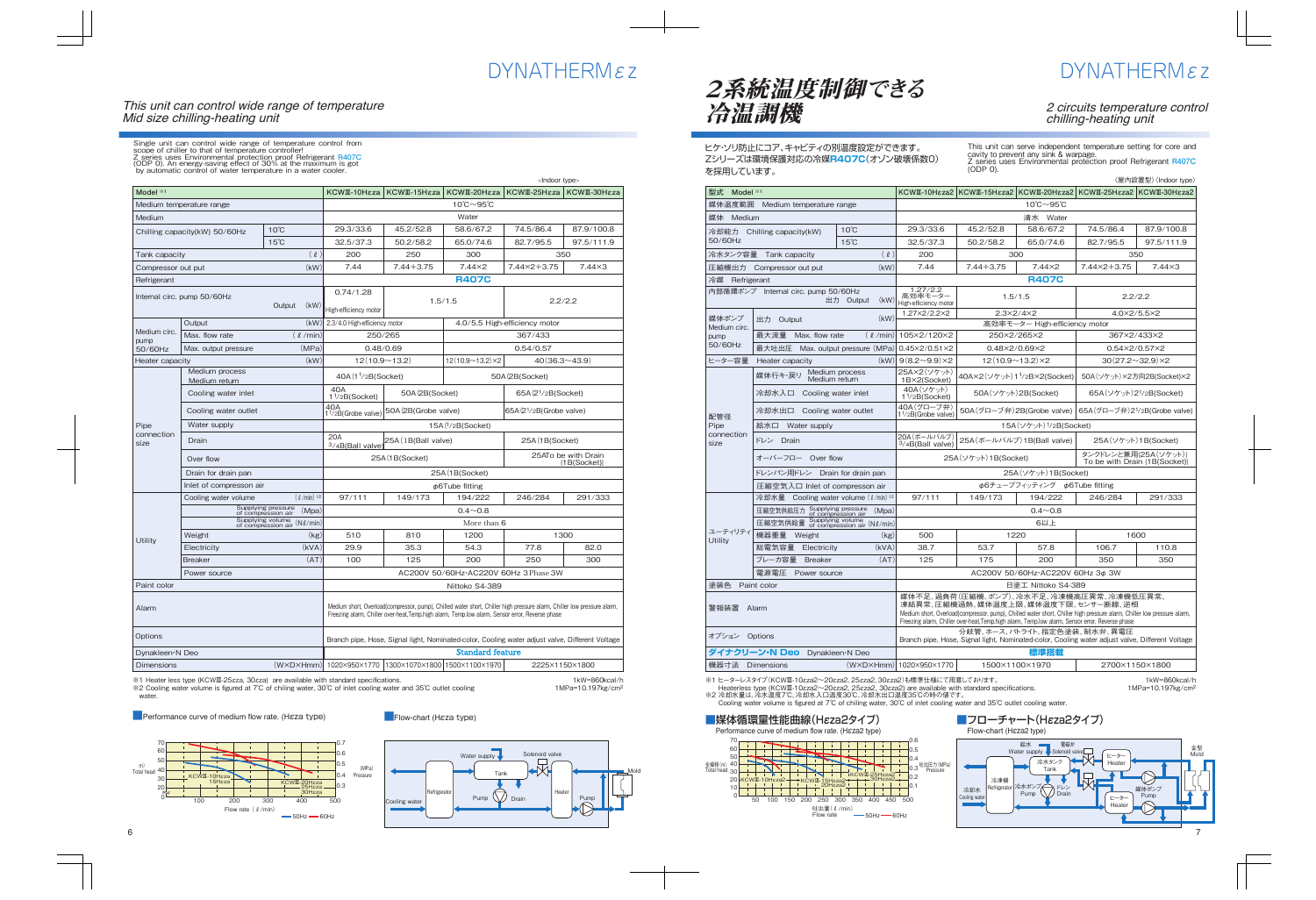#### 2 circuits temperature control chilling-heating unit

This unit can serve independent temperature setting for core and cavity to prevent any sink & warpage. Z series uses Environmental protection proof Refrigerant **R407C** (ODP 0).

|                               |                                 |                                                   |                                                                                                                                                                                                                            |                       |                                       | <lndoor type=""></lndoor>                                     |               |  |
|-------------------------------|---------------------------------|---------------------------------------------------|----------------------------------------------------------------------------------------------------------------------------------------------------------------------------------------------------------------------------|-----------------------|---------------------------------------|---------------------------------------------------------------|---------------|--|
| Model *1                      |                                 |                                                   | KCWII-10H <sub>EZa2</sub>                                                                                                                                                                                                  |                       |                                       | KCWII-15Hɛza2   KCWII-20Hɛza2   KCWII-25Hɛza2   KCWII-30Hɛza2 |               |  |
|                               | Medium temperature range        |                                                   |                                                                                                                                                                                                                            |                       | $10^{\circ}$ C $\sim$ 95 $^{\circ}$ C |                                                               |               |  |
| Medium                        |                                 |                                                   |                                                                                                                                                                                                                            | Water                 |                                       |                                                               |               |  |
| Chilling capacity(kW) 50/60Hz |                                 | $10^{\circ}$ C                                    | 29.3/33.6                                                                                                                                                                                                                  | 45.2/52.8             | 58.6/67.2                             | 74.5/86.4                                                     | 87.9/100.8    |  |
|                               |                                 | $15^{\circ}$ C                                    | 32.5/37.3                                                                                                                                                                                                                  | 50.2/58.2             | 65.0/74.6                             | 82.7/95.5                                                     | 97.5/111.9    |  |
| Tank capacity                 |                                 | $(\ell)$                                          | 200                                                                                                                                                                                                                        |                       | 300                                   | 350                                                           |               |  |
| Compressor out put            |                                 | (kW)                                              | 7.44                                                                                                                                                                                                                       | $7.44 + 3.75$         | $7.44\times2$                         | 7.44×2+3.75                                                   | $7.44\times3$ |  |
| Refrigerant                   |                                 |                                                   |                                                                                                                                                                                                                            |                       | <b>R407C</b>                          |                                                               |               |  |
|                               | Internal circ. pump 50/60Hz     |                                                   | 1.27/2.2                                                                                                                                                                                                                   | 1.5/1.5               |                                       | 2.2/2.2                                                       |               |  |
|                               |                                 | (kW)<br>Output                                    | High-efficiency motor                                                                                                                                                                                                      |                       |                                       |                                                               |               |  |
|                               | Output                          | (kW)                                              | 1.27×2/2.2×2                                                                                                                                                                                                               |                       | $2.3\times2/4\times2$                 | 4.0×2/5.5×2                                                   |               |  |
| Medium circ.                  |                                 |                                                   |                                                                                                                                                                                                                            |                       | High-efficiency motor                 |                                                               |               |  |
| pump<br>50/60Hz               | Max. flow rate                  |                                                   | $(\ell / min)$ 105×2/120×2                                                                                                                                                                                                 | 250×2/265×2           |                                       | 367×2/433×2                                                   |               |  |
|                               | Max. output pressure            |                                                   | $(MPa)$ 0.45 $\times$ 2/0.51 $\times$ 2                                                                                                                                                                                    |                       | 0.48×2/0.69×2                         | $0.54 \times 2 / 0.57 \times 2$                               |               |  |
| Heater capacity               |                                 | (kW)                                              | $9(8.2\sim9.9)\times2$                                                                                                                                                                                                     |                       | $12(10.9 \sim 13.2) \times 2$         | $30(27.2 \sim 32.9) \times 2$                                 |               |  |
|                               | Medium process<br>Medium return |                                                   | $25A\times2$<br>1B×2(Socket)                                                                                                                                                                                               | 40A×2(11/2B×2(Socket) |                                       | 50A (×2 directions 2B(Socket)×2                               |               |  |
|                               | Cooling water inlet             |                                                   | 40A<br>1 <sup>1</sup> /2B(Socket)                                                                                                                                                                                          | 50A (2B(Socket)       |                                       | 65A (2 <sup>1</sup> /2B(Socket)                               |               |  |
|                               | Cooling water outlet            |                                                   | 40A<br>1 <sup>1</sup> /2B(Grobe valve)                                                                                                                                                                                     | 50A (2B(Grobe valve)  |                                       | 65A (2 <sup>1</sup> /2B (Grobe valve)                         |               |  |
| Pipe                          | Water supply                    |                                                   |                                                                                                                                                                                                                            |                       | 15A(1/2B(Socket))                     |                                                               |               |  |
| connection<br>size            | Drain                           |                                                   | <b>20A</b><br>3/4B(Ball valve                                                                                                                                                                                              | 25A(1B(Ball value))   |                                       | 25A (1B(Socket)                                               |               |  |
|                               | Over flow                       |                                                   |                                                                                                                                                                                                                            | 25A (1B(Socket)       |                                       | 25A (To be with Drain<br>${1B(Sockets)}$                      |               |  |
|                               | Drain for drain pan             |                                                   | 25A (1B(Socket)                                                                                                                                                                                                            |                       |                                       |                                                               |               |  |
|                               | Inlet of compresson air         |                                                   | OD6mm Tube fitting                                                                                                                                                                                                         |                       |                                       |                                                               |               |  |
|                               | Cooling water volume            | $(\ell$ /min) *2                                  | 97/111                                                                                                                                                                                                                     | 149/173               | 194/222                               | 246/284                                                       | 291/333       |  |
|                               |                                 | Supplying pressure<br>of compression air<br>(Mpa) | $0.4 \sim 0.8$                                                                                                                                                                                                             |                       |                                       |                                                               |               |  |
|                               |                                 | Supplying volume<br>of compression air (N&/min)   | 6以上                                                                                                                                                                                                                        |                       |                                       |                                                               |               |  |
| Utility                       | Weight                          | (kg)                                              | 500                                                                                                                                                                                                                        |                       | 1220                                  | 1600                                                          |               |  |
|                               | Electricity                     | (kVA)                                             | 38.7                                                                                                                                                                                                                       | 53.7                  | 57.8                                  | 106.7                                                         | 110.8         |  |
|                               | <b>Breaker</b>                  | (AT)                                              | 125                                                                                                                                                                                                                        | 175                   | 200                                   | 350                                                           | 350           |  |
|                               | Power source                    |                                                   | AC200V 50/60Hz·AC220V 60Hz 3¢ 3W                                                                                                                                                                                           |                       |                                       |                                                               |               |  |
| Paint color                   |                                 |                                                   | Nittoko S4-389                                                                                                                                                                                                             |                       |                                       |                                                               |               |  |
| Alarm                         |                                 |                                                   | Medium short, Overload(compressor, pump), Chilled water short, Chiller high pressure alarm, Chiller low pressure alarm,<br>Freezing alarm, Chiller over-heat, Temp.high alarm, Temp.low alarm, Sensor error, Reverse phase |                       |                                       |                                                               |               |  |
| Options                       |                                 |                                                   | Branch pipe, Hose, Signal light, Nominated-color, Cooling water adjust valve, Different Voltage                                                                                                                            |                       |                                       |                                                               |               |  |
| Dynakleen N Deo               |                                 |                                                   |                                                                                                                                                                                                                            |                       | <b>Standard feature</b>               |                                                               |               |  |
| <b>Dimensions</b>             |                                 |                                                   | (WXDXHmm) 1020×950×1770                                                                                                                                                                                                    |                       | 1500×1100×1970                        | 2700×1150×1800                                                |               |  |

※1 Heaterless type (KCWⅢ-10εza2~20εza2, 25εza2, 30εza2) are available with standard specifications. ※2 Cooling water volume is figured at 7℃ of chiling water, 30℃ of inlet cooling water and 35℃ outlet cooling water.

1kW=860kcal/h 1MPa=10.197kg/cm2